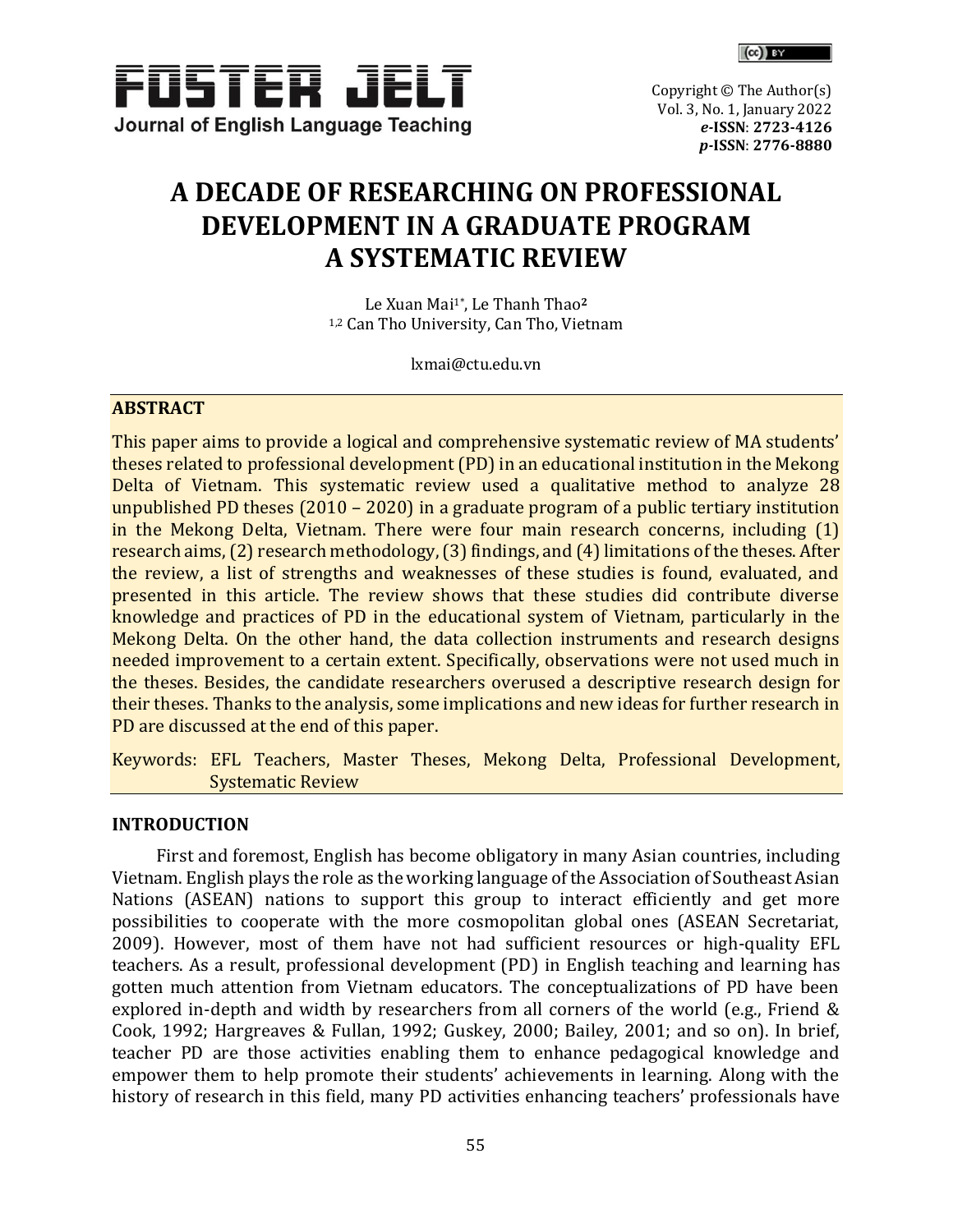



been explored in previous articles (e.g., Ganser, 2000; Guskey, 2000; Garet et al., 2001; Villegas-Reimers, 2003; Boyle et al., 2004; Diaz-Maggioli, 2004; Richards & Farrell, 2005; Murray, 2010; and so on). Based on these studies, there are six main groups of PD activities, namely (1) training/ qualification programs, (2) observations, (3) collaborations/ interactions, (4) scientific work, (5) reflective teaching, and (6) participating in workshops and conferences. However, many factors hinder the impact of PD activities, such as lack of funding (Smith & Gillespie, 2007), limited-time (Darling-Hammond, 1999), daily activities (Cochran-Smith, 2004), teachers' hesitance of failure and avoidance to get much attention (Duke, 2004), and a few others. As observed in these studies, both internal and external factors can affect the impact of teachers' PD on their teaching practices.

In the Vietnamese context, many reforms in curriculum design, development, revision, and review have been made by the Ministry of Education and Training (MOET) to help EFL teachers develop their teaching (Le et al., 2019). Notwithstanding, the proactive government interruption based on the one-size-fits-all approach faced a counterproductive effect that Vietnamese EFL teachers were unable to catch up with the changes and neglected to meet the expectations of their superiors (Le et al., 2019; Author, 2020). Less qualified teachers who are struggling with changes need to have chances to develop their professionals.

Furthermore, it seemed to be formidable when the Vietnamese government approved Vietnam's National Foreign Languages 2020 Project (NFLP 2020) with a fund of millions of dollars to heighten the number of opportunities for Vietnamese people in the universal race (Le et al., 2019). Many English language teaching (ELT) pedagogical reforms were offered in this project, such as teaching English as a mandatory subject in the school curriculum, employing either untrained or partially trained English native speakers as EFL teachers, increasing instructional ampere-hours, using new textbooks, applying the learner-centred task-based method, or maximizing learners' exposure to English in-and-outside of the classrooms. However, after the intervention, the results of English in the annual national graduation examination of Vietnamese high school students are still far from the expectations and teachers' competence is the foremost reason for these setbacks (Le et al., 2019).

Consequently, numerous studies have been conducted to explore the impact of professional development (PD) on EFL teaching and learning. Remarkably, the researched institution has been consistently encouraging their students, bachelors, masters, or doctorates, to conduct their research for their graduation theses in this field. In respect of this dedication, PD has been understood at a certain level. However, after a decade of learning about this field, some shortcomings were explored as duplicated topics, unbalanced research designs, lack of in-depth investigations of current issues, and so on. Consequently, the findings of these theses seem to be not as significant well as expected. Related to the abovementioned issues, this systematic review addressed four main research concerns, including (1) research aims, (2) research methodology, (3) findings, and (4) limitations of the theses. Consistently, the review addressed four main research questions:

- 1. In the theses, what did the candidate researchers aimed to investigate?
- 2. How did the candidate researchers design their theses?
- 3. What did the candidate research find in their theses?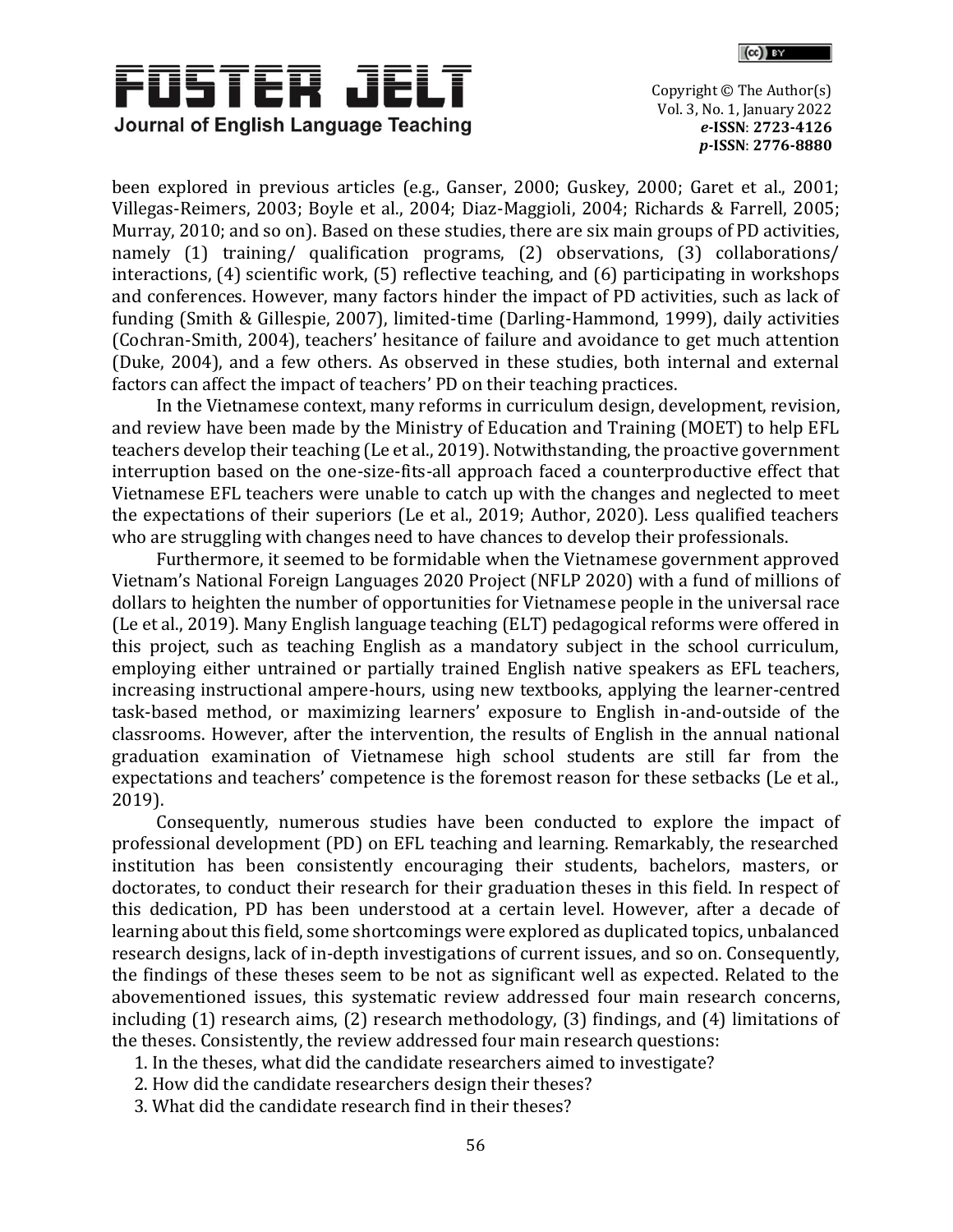



4. What limitations could be observed in the theses?

# **METHODS**

A qualitative method was used to conduct this review on 28 unpublished PD theses in a graduate program of a public tertiary institution in the Mekong Delta, Vietnam. The analysis was conducted according to the following themes: research topics, research objectives, research designs, frameworks, research instruments, participants, research contexts, key results, and research limitations. From the theses review, the reviewers discussed and suggested comprehensive ideas for further investigations.

These MA theses were conducted on EFL teachers' PD in a decade (2010-2020). They were selected according to these criteria: (1) they are currently stored in the main library of the institution and have e-versions, or (2) the theses were supervised by one of the researchers. The researchers made a list of all the theses and then read through them to note down and comment on the information. The notes and comments were made according to the content of the main parts of theses.

There are twenty-eight theses about the PD research area. They were written between 2010 and 2020. The number of theses in each year is summarized in Table 1.

| Year  | Number of theses |
|-------|------------------|
| 2020  | 3.00             |
| 2019  | 8.00             |
| 2018  | 3.00             |
| 2017  | 2.00             |
| 2016  | 3.00             |
| 2015  | 1.00             |
| 2014  | ۰                |
| 2013  | 3.00             |
| 2012  | 3.00             |
| 2011  |                  |
| 2010  | 2.00             |
| Total | 28.00            |

*Table 1. Summary of theses information reviewed, 2010 – 2020*

Except for 2011 and 2014, PD was selected as the field that graduate students in the program desire to learn about. Significantly, eight theses about PD were conducted in 2019. Related to this year, throughout educational legislation, the Vietnamese government removed lifelong payroll for teachers. As a result, Vietnamese teachers need to develop their profession, or they can be eliminated by the external or objective selection in which the better will survive, and the worse will be left. It is inferred as one of the reasons for the highest number of research in relevance with PD in 2019. On the other hand, the projects of textbook renewal in 2011 and changes from summative assessment to formative one in 2014 might distract the graduate students' attention to PD issues.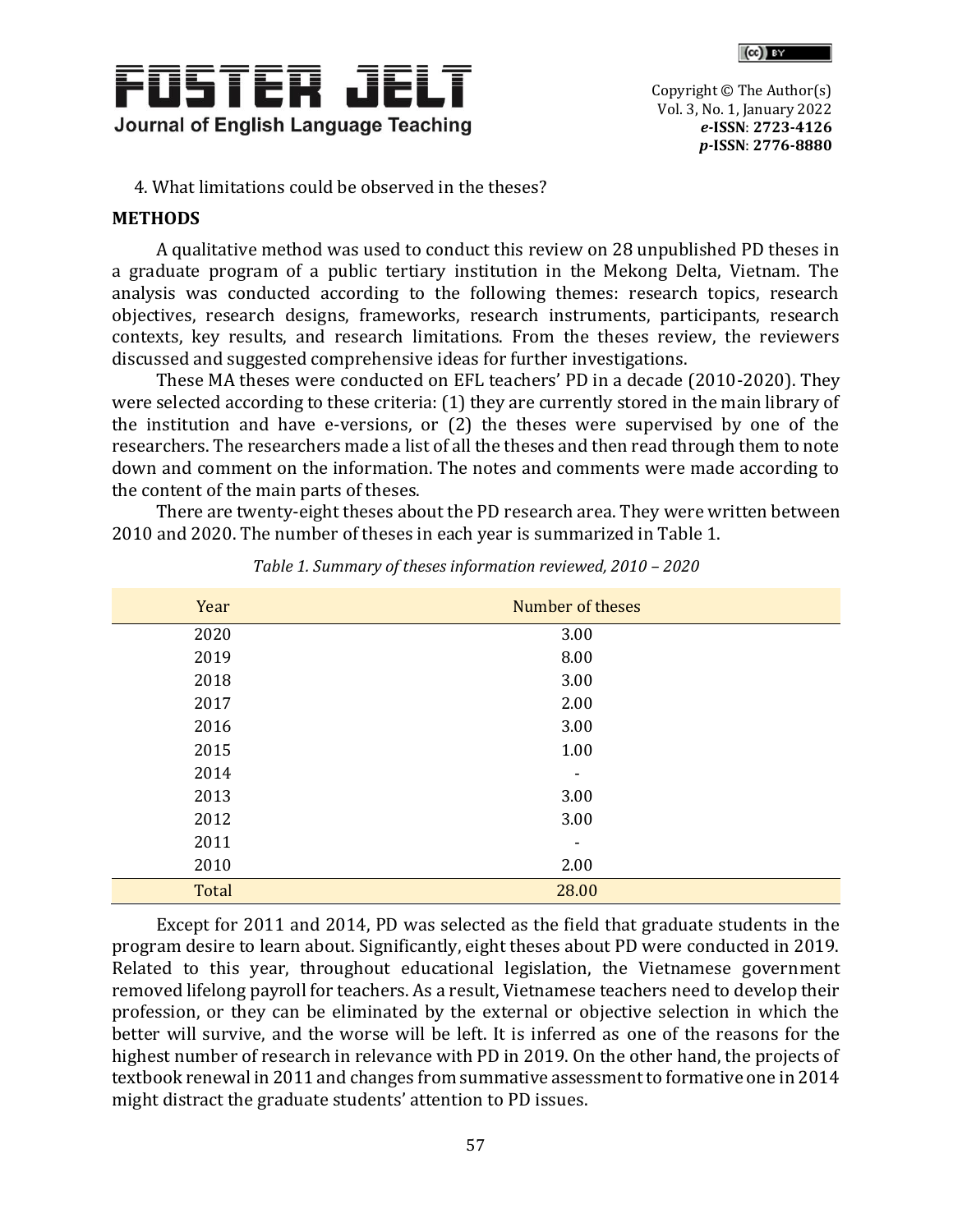



The researched institution is located in a central city in the Mekong Delta in Southwest Vietnam. Those who do not know about the Mekong Delta are known as the Western Region of the South or South-Western Region in Vietnam. This region comprises Can Tho as a central city in the South of Vietnam and twelve other provinces, namely Long An, Tien Giang, Ben Tre, Vinh Long, Tra Vinh, Hau Giang, Soc Trang, Dong Thap, An Giang, Kien Giang, Bac Lieu, and Ca Mau. In Vietnam, the Mekong Delta is considered a "low-land" in education; as a result, it becomes a potential research site to explore the issues related to PD for teachers with the hope that students' academic performance and competence will be enhanced.

The analysis procedures followed the following steps. First, the researchers used an online management system containing the theses provided by the institution in order to read the theses related to PD. Then, the researchers created a table including five columns, namely title, year, aims, methodology, findings, and limitations. After that, the researchers read through the theses and summarized the necessary information for the review in the abovementioned table. Finally, the researchers cross-checked and compared the summaries. The similarities would be kept, but the differences would be rechecked and debated for making decisions between keeping or deleting.

### **RESULTS**

### *Research Aims*

Compared to the proposed frameworks, despite an unequal number of theses, they have covered all issues in PD activities. Table 2 displays the summary of investigated themes according to PD activities.

| PD activities               | Number of theses |
|-----------------------------|------------------|
| General views               | 10.00            |
| Collaborations/interactions | 5.00             |
| <b>Observations</b>         | 4.00             |
| Reflective teaching         | 4.00             |
| Inquiry/action research     | 3.00             |
| Mentoring/coaching          | 1.00             |
| Workshops/conferences       | 1.00             |
| Total                       | 28.00            |

|  | Table 2. Summary of investigated themes according to PD activities |
|--|--------------------------------------------------------------------|
|--|--------------------------------------------------------------------|

Among 28 theses, ten of them did not focus on a particular PD genre (N=10). In terms of theses on a specific type of PD activities, the most concerning topics related to PD activities are collaborations/ interactions (N=5), observations (N=4), reflective teaching (N=4), and inquiry/action research (N=3). On the other hand, although the topics including peer mentoring/ coaching  $(N=1)$  and attending workshops and conferences  $(N=1)$  have been examined, at an inadequate level.

Related to specific concerns of the researched papers, none of them focused on a particular issue. It could enrich the findings on PD issues in general; however, the reviewing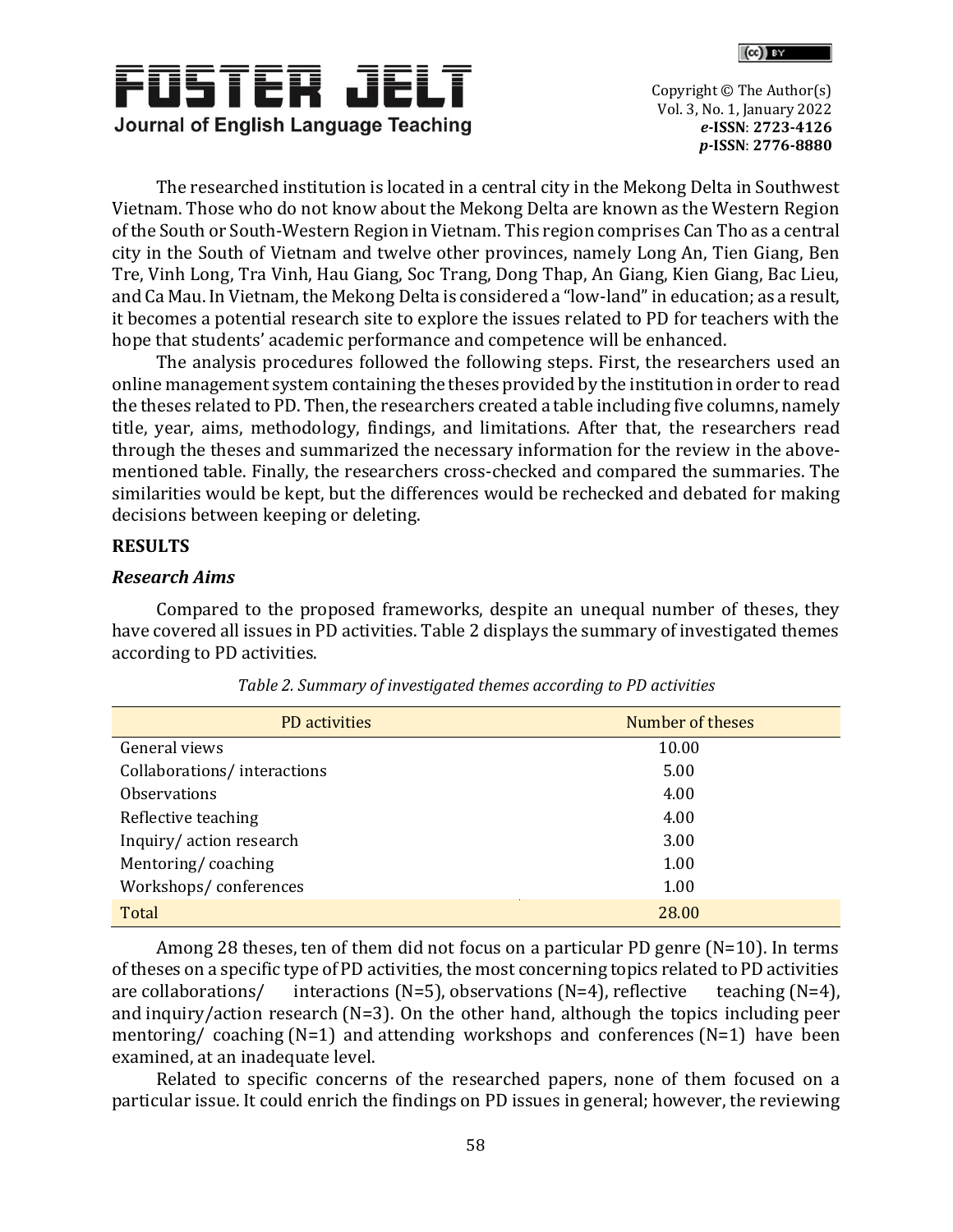



process showed that these theses did not investigate an in-depth understanding of the impact of specific PD activities on EFL teaching and learning in Vietnam. Table 3 illustrates the summary of researched themes according particular interests of MA students.

| <b>Researched themes</b>            | Number of theses |
|-------------------------------------|------------------|
| Impact and factors                  | 14.00            |
| Impact and suggestions              | 4.00             |
| <b>Expectation and satisfaction</b> | 3.00             |
| Impact and satisfaction             | 3.00             |
| Satisfaction and suggestion         | 2.00             |
| Impact and expectation              | 2.00             |
| Total                               | 28.00            |

*Table 3: Summary of researched themes according to particular issues*

Specifically, the combination of the impact of and factors affecting PD in teaching practice was well-investigated (N=14). Other combinations did not attract the researchers at that high level. Specifically, they included impacts of and suggestions for other PD (N=4), expectations of and satisfaction with PD (N=3), the impact of PD and satisfactions with PD (N=3), satisfactions with and suggestions for other PD (N=2), and impact and expectations of PD (N=2).

Besides, it is effortless to figure out that the researchers were interested in the impact of PD on teaching and learning practice the most (N=23). On the other side, participants' satisfaction with PD (N=8), suggestions for other PD (N=6), and expectations of PD activities (N=5) are not received much attention from the researchers.

# **METHODS**

# *Participants*

The reviewed theses focused on investigating EFL teachers' perceptions of PD rather than other stakeholders in terms of participants. The summary of participant information is summarized in Table 4.

| Participants                     | Number of theses |
|----------------------------------|------------------|
| K12 teachers                     | 16.00            |
| High education lecturers         | 4.00             |
| Private language centre teachers | 4.00             |
| Novice teachers                  | 3.00             |
| School administrators            | 1.00             |
| Total                            | 28.00            |

|  | Table 4. Participant information |
|--|----------------------------------|
|  |                                  |

Specifically, K12 teachers were paid attention to the most (N=16), followed by higher education lecturers ( $N=4$ ), private language centered teachers ( $N=4$ ), and novice teachers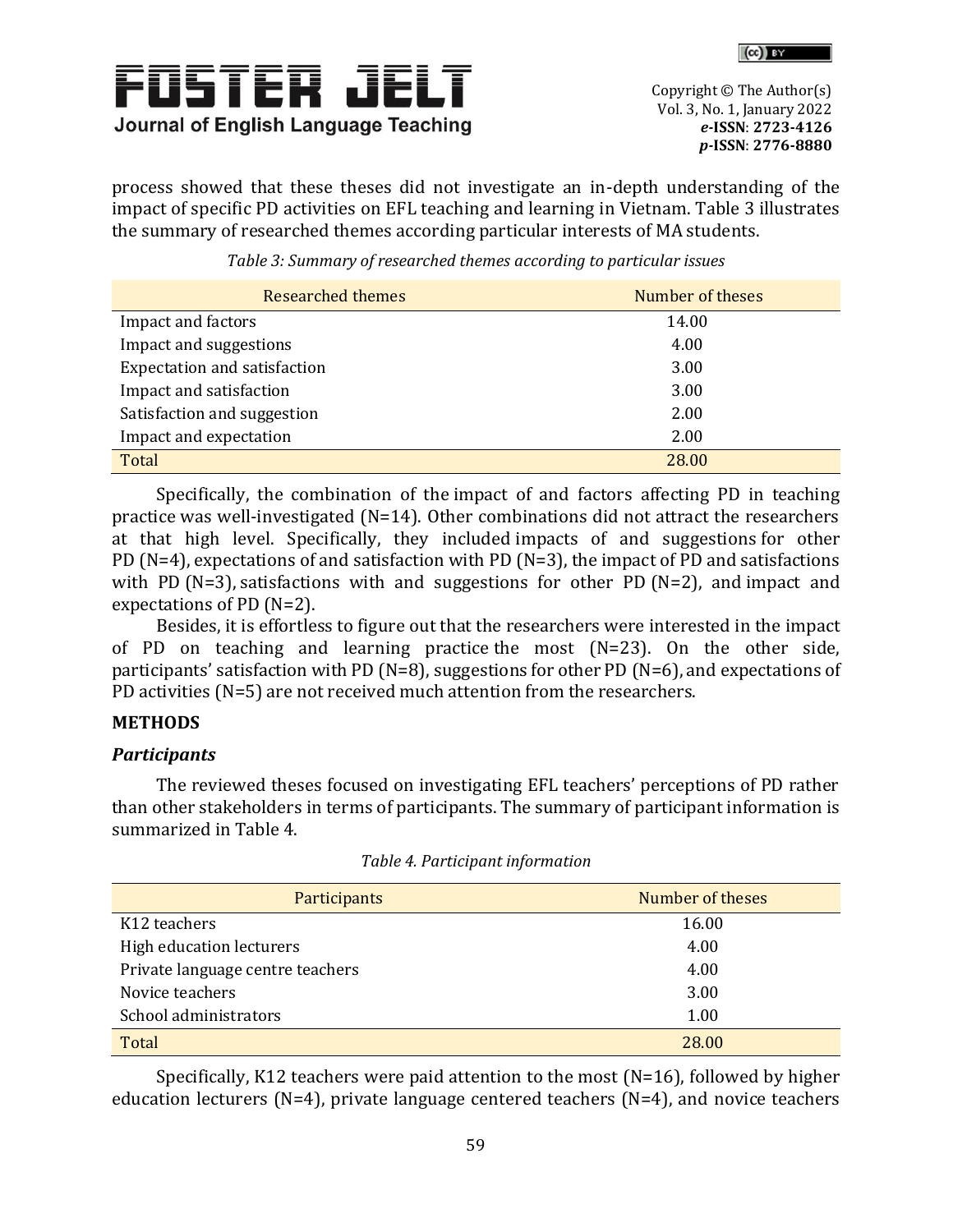



 $(N=3)$ . Another one conducted their study to investigate administrators' perceptions  $(N=1)$ . Other stakeholders' ideas were not observed in these theses (N=0).

# *Research Contexts*

What was observed is that not all cities or provinces were selected as the research sites by the MA students of this educational institution a decade ago. Table 5 summarizes the research contexts in the theses.

| Research context           | Number of theses |
|----------------------------|------------------|
| Can Tho City               | 11.00            |
| Ca Mau Province            | 2.00             |
| Soc Trang Province         | 2.00             |
| <b>Ben Tre Province</b>    | 2.00             |
| Vinh Long Province         | 2.00             |
| <b>Tien Giang Province</b> | 1.00             |
| Kien Giang Province        | 1.00             |
| <b>Bac Lieu Province</b>   | 1.00             |
| No specific context        | 6.00             |
| Total                      | 28.00            |

|  |  | Table 5. Summary of research contexts |  |
|--|--|---------------------------------------|--|
|--|--|---------------------------------------|--|

Specifically, Can Tho city is the most concerned venue (N=11), followed by the provinces such as Ca Mau (N=2), Soc Trang (N=2), Ben Tre (N=2), Vinh Long (N=2), Tien Giang (N=1), Kien Giang (N=1), and Bac Lieu (N=1). Meanwhile, the other provinces as An Giang, Dong Thap, Tra Vinh, and Long An, were not significantly paid adequate attention to (N=0). Besides, some theses collected data from EFL teachers in general, not those working in a specific city or province  $(N=6)$ .

# *Research Designs*

Research designs in these theses were analyzed to state that almost all studies were conducted as a descriptive research design  $(N=27)$ , and only one study was administered as a case study (N=1). The others, such as action research, casual design, cohort design, crosssectional design, experimental design, exploratory design, historical design, longitudinal design, observational design, philosophical design, and sequential design, were not used.

# *Data Collection Instruments*

Besides the research designs, data collection instruments also differ studies from each other. The summary of data collection instruments is illustrated in Table 6.

*Table 6. Summary of data collection instruments* 

| Instruments        | Number of theses |
|--------------------|------------------|
| Questionnaire only | 1.00             |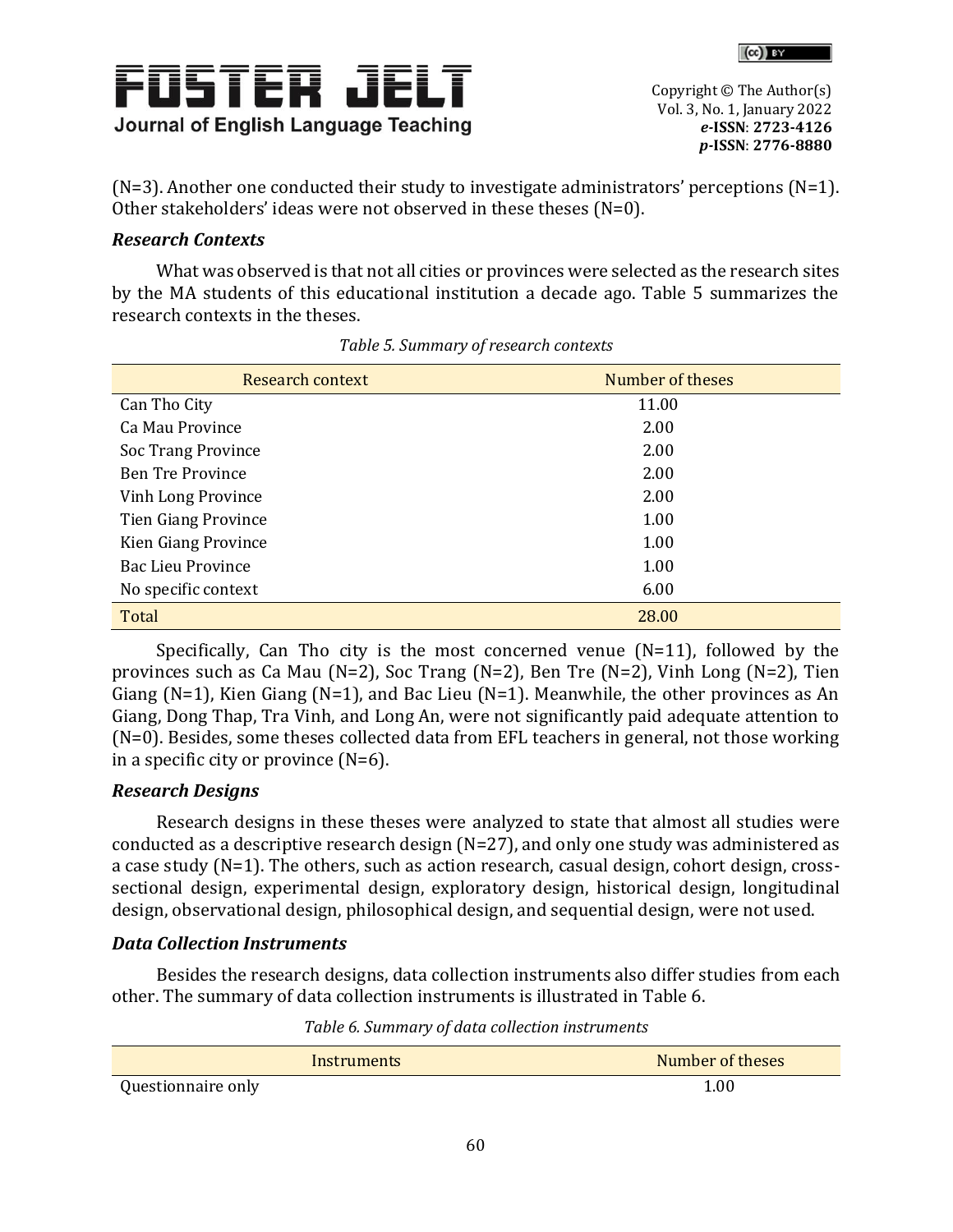|                                                    | ופן עשו                                                                                            |
|----------------------------------------------------|----------------------------------------------------------------------------------------------------|
| FUSTER JEI<br>Journal of English Language Teaching | Copyright © The Author(s)<br>Vol. 3, No. 1, January 2022<br>e-ISSN: 2723-4126<br>p-ISSN: 2776-8880 |
| Questionnaire and interview                        | 21.00                                                                                              |
| Questionnaire, interview, and content analysis     | 3.00                                                                                               |
| Interview, content analysis, and observation       | 1.00                                                                                               |
| Questionnaire, interview, and observation          | 1.00                                                                                               |
| Interview and content analysis                     | 1.00                                                                                               |
| Total                                              | 28.00                                                                                              |

 $\mathcal{L}$  . The same of  $\mathcal{L}$ 

Most of the studies used mixed-method approaches to collect data, except a study using a single questionnaire (N=1). Specifically, the most used mixture is the combination of questionnaires and interviews (N=21), followed by the combination of three different instruments, questionnaires, interviews, and content analysis (N=3), the combination of trios, including interviews, content analysis, and classroom observations (N=1), the combination of interviews and content analysis (N=1), and the combination of questionnaires, interviews, and classroom observations (N=1).

#### *Prominent Findings in the Theses*

Related to the contributions of the previous studies to the literature, their prominent findings are divided into four main categories, including the impact of existing PD on teaching practice, participants' satisfactions with PD, their expectations from PD, and factors hindering PD.

First, PD activities bring many benefits to EFL teachers. Specifically, PD activities help them perform well in the classrooms and bring better students' learning outcomes (N=5); broaden academic and pedagogical knowledge (N=4); understand teaching values, classroom and students (N=3); establish a trusting relationship with colleagues (N=3); improve teachers' professional identities related to developing English teaching competences (N=3); enhance cooperation and interaction between students and teachers (N=2); change the teaching beliefs, use the materials and apply technology more effectively (N=1); understand more about high school contexts, and adjust pedagogical behaviours (N=1); realize their colleagues' strengths, increase staff relationships, and improve communicative skills (N=1); increase students' engagement, and motivate students' selfstudy (N=1); and be more self-confident, determine self-efficacy (N=1).

Second, despite many beneficial features that PD brings to teachers' teaching practice, some studies found that teachers were not satisfied with the PD activities they used to have. Compared to the mentioned reasons above, some reviewed theses showed that EFL teachers were satisfied with their trainers (N=4). However, another remarkable finding in the reviewed theses stated that some PD activities were not practical (N=3).

Third, to meet teachers' expectations, understanding their needs or expectations is essential. Here are some teachers' expectations that they want to gain after participating in PD activities: developing instructional strategies, teaching skills, and academic knowledge (N=5); planning practical lessons, creating a meaningful and supportive learning environment, designing practical assignments and activities (N=3); developing technology for teaching (N=3); organizing workshops taken place in their province in summer by qualified university teachers as trainers (N=2); acknowledging additional testing and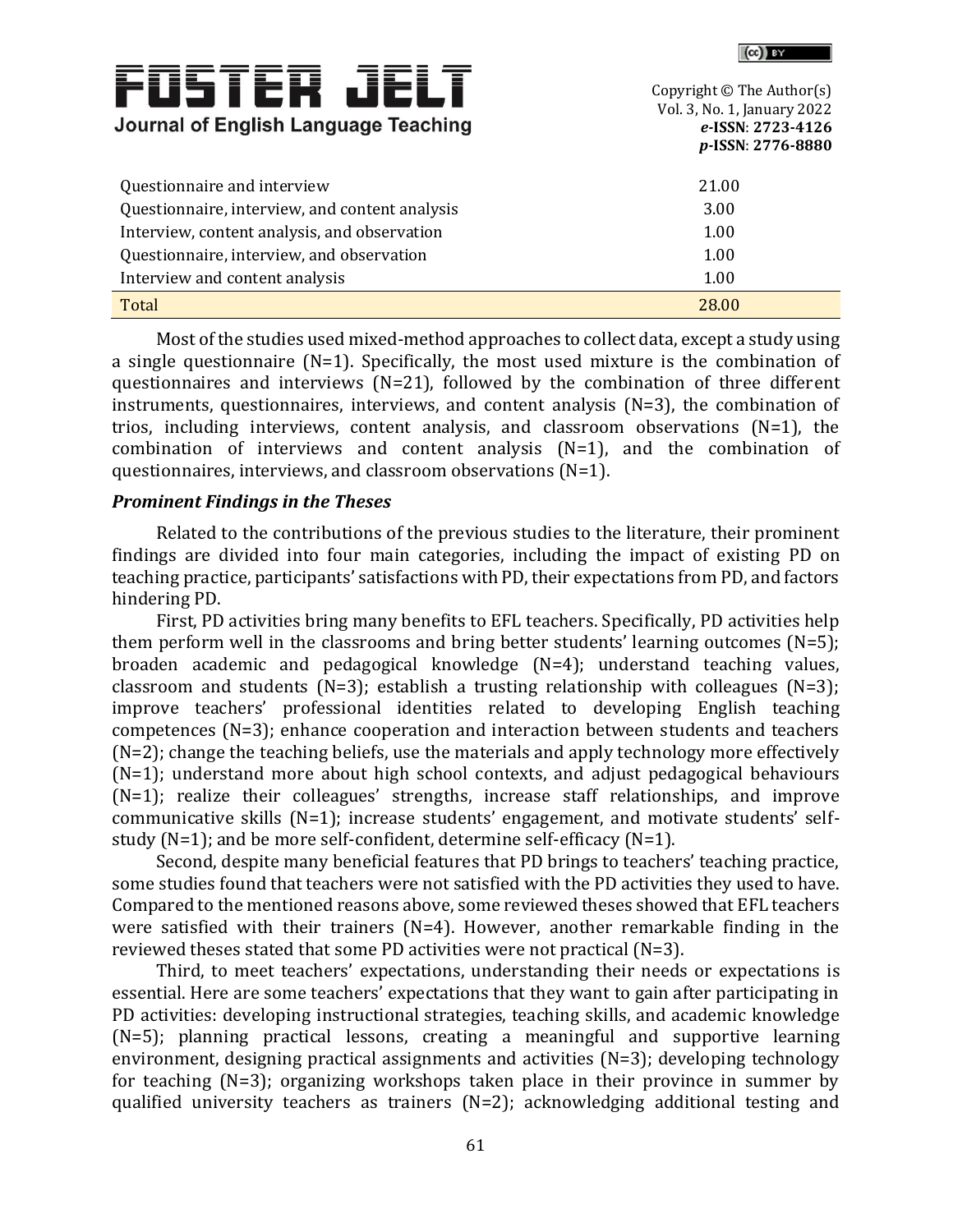



assessment types, syllabus design, ICT, and classroom management (N=2); gaining a deep understanding of learners (N=1); and promoting resource adaptation and selection and having training courses (N=1).

Finally, many factors hindering PD have been found in the reviewed theses. However, time constraints, excessive workload (N=8), and lack of institutional support (N=5) were highly prominent.

## *Common Limitations*

The most common limitation of the previous MA theses related to PD in this institution was small samples. Two possible explanations were provided for this limitation. First, the MA students, researchers of the previous studies, did not have sufficient financial and political power to enlarge their research samples. The other possible explanation is that these MA students did not fully understand the concept of a small sample, so they just mentioned it as one of the limitations.

Additionally, most authors agreed that it was disappointed to conduct their studies without using observations or other instruments for the data collection. An empathetic response has been made to explain this limitation that the researchers might not have enough time to conduct observations.

# **DISCUSSION**

The number of theses that did not focus on one type of PD is overwhelming compared to those investigating each category separately. It has helped provide a general picture of PD in the region; however, the picture just covered the surface of the issue, not in-depth understanding. Besides, this also proved that Vietnamese educators had been confused about which type of PD activities can foster EFL teaching in practice the most; as a result, research on PD is just in a repetitive cycle.

K12 teachers were overpaid attention to by these theses. On the other hand, the PD of Vietnamese teachers for higher education and private language centres, novice teachers, or educational administrators was not understood clearly because of the lack of investigations. Furthermore, other stakeholders, consisting of parents, media, community representatives, students, and so on, have not had chances to raise their voices yet. The findings did not align with Leisyte and Westerheijden's (2014) beliefs, who indicated that all stakeholders play their specific and essential roles in teaching and learning development. Therefore, without their perspectives, understanding the PD issues in these reviewed theses seemed to be unfulfilled.

Understandably, the researchers paid much attention to the impact of PD on teaching and learning practice because it is the best way to measure PD's effect. Regarding these measurements, the impact of PD has been well-explained in the Vietnamese educational context. However, other issues, including EFL teachers' satisfactions, suggestions, or expectations, also play a remarkable role in increasing the quality of PD activities. As explained by Guskey (2002), evaluation is an intentional process to collect and analyse the information through appropriate methods and techniques to determine its value. Besides, Timmermans et al. (2016) added that the measurements of teachers' expectations of a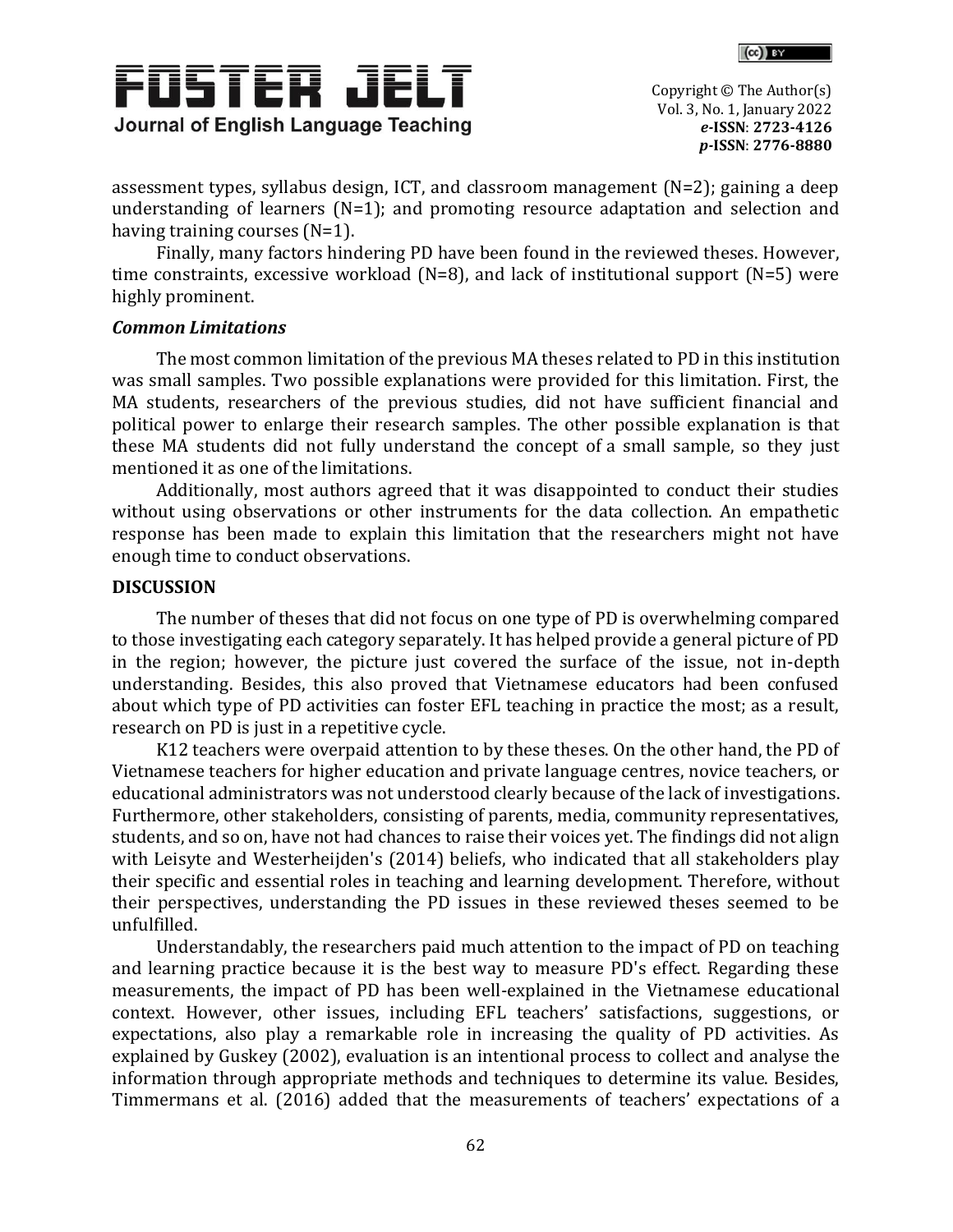



particular PD activity also prove its value on their teaching in practice. Otherwise, more research is needed on the impact or effects of particular PD activities such as reflective teaching, action research, attending conferences, the community of practice, and classroom observations.

The PD issues in a particular city, such as Can Tho, could be well-studied within itself. On the other hand, these issues in the other provinces have been little researched. Therefore, it lacks a comparison among PD activities implemented in different places. Besides, six reviewed theses collected data from the teachers working in the Mekong Delta in general, but the sample size could not generalize their results. To ensure the reliability of results in a study, the sample should satisfy the criteria for the sampling technique proposed by Parel et al. (1973). As a result, the understanding of PD in this region is not as depth as expected.

According to Anastas (1999), although descriptive studies can collect a large amount of data for analysis in detail, the results from a descriptive study cannot answer a hypothesis thoroughly or convincingly. Therefore, the reviewed theses might provide a potential number of participants to draw a general view of PD in the Mekong Delta. However, the results should be rechecked by employing other types of research design.

While quantitative data from the questionnaires provide information on a large sample and yields results on frequency and magnitude of trends, qualitative data from the interviews offer insightful perspectives on the research topics and explain the issues in detail. However, to measure the impact of PD on teaching and learning in practice, the results from those instruments seemed to be unconvincing. For example, as stated in Eddy et al. (2015), the classroom observation tools can identify implementing elements that have been shown to increase student outcomes related to achievement, logic development, or other relevant learning goals. Moreover, the tool can clarify the research-supported elements of best practices for classroom interactions in practice.

The most prominent findings were that PD activities help improve teaching performance, professional knowledge, and students' learning outcomes. In general, the findings related to the impacts of PD found in those theses were in line with several previous studies (e.g., Buczynski & Hansen, 2010; Piasta et al., 2012; Earley & Porritt, 2014; and so on).

Besides, the findings regarding teachers' satisfactions with PD were aligned with Bayar and Kösterelioğlu (2014), who listed five main reasons for teachers' low satisfaction with PD, namely offering only traditional PD activities, not involving teachers in the design of PD activities, ignoring teachers' needs during the process of planning of PD activities, offering activities unrelated to authentic classroom situations, and having low quality of instructors in PD activities. Additionally, attested as a more complicated role rather than an effective teacher, teacher educator has to categorize for affective needs, coach a large number of participants, interpret unexpected situations and provide appropriate feedback, point out particular needs of trainees, and so on (O'Dwyer & Atli, 2015). Then, it was indicated as a reason failing PD in the study by Helterbran and Fennimore (2004) which asserted that PD sometimes was irrelevant, ineffective, and unrelated to participants' needs.

In terms of institutional support, it is in line with Opfer and Pedder (2011), who found that the absence of institutional supports strongly decreased EFL teachers' willingness to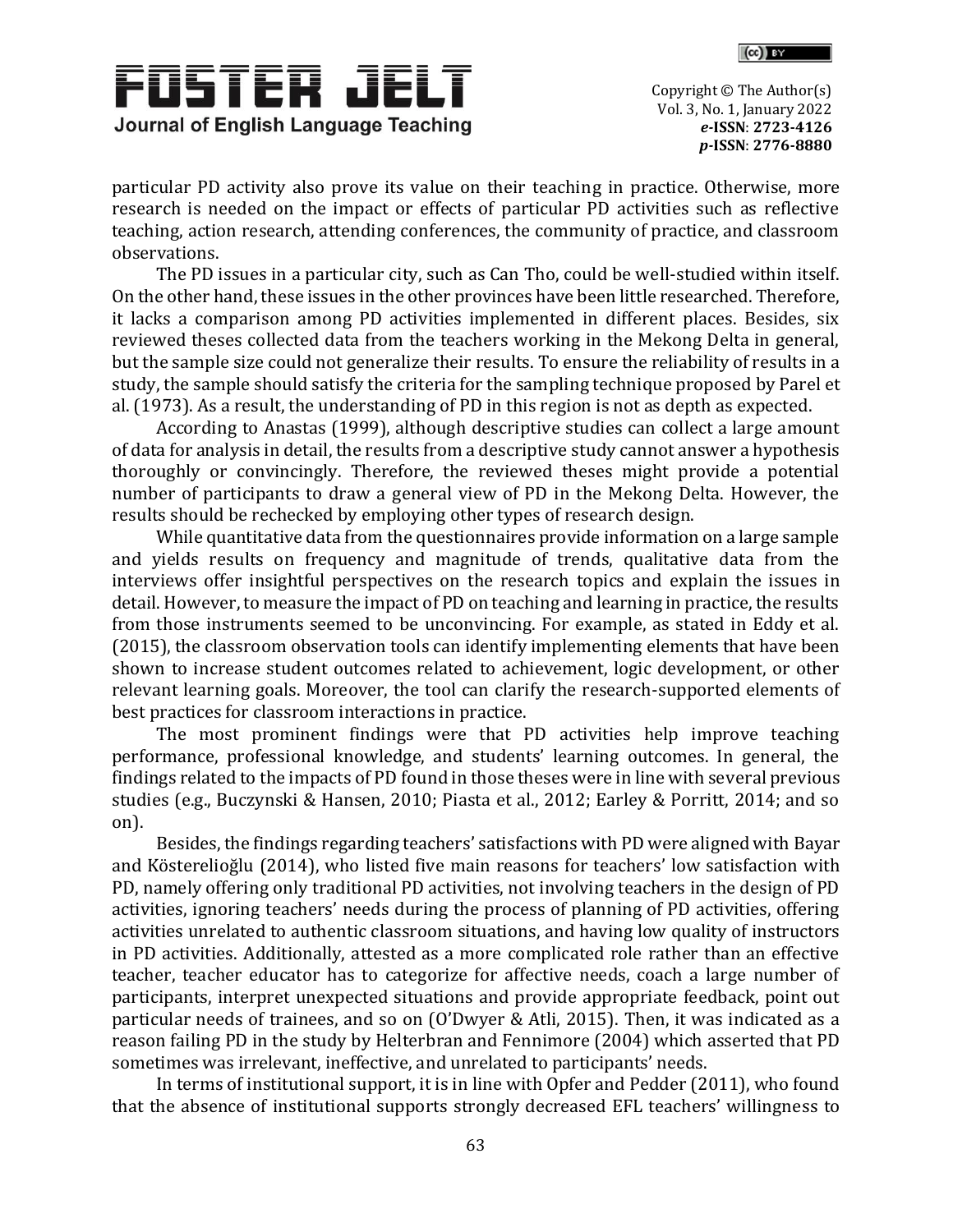



participate in PD. Regarding time constraints and excessive workload, teachers in the study by Teig et al. (2019) complain that time constraints from the excessive workload and social life had prevented them from implementing cognitive-activation strategies to enhance their self-efficacy, although they strongly believed in the values of those strategies.

# **CONCLUSION**

Research aims of the theses have been well-achieved. The researchers of the theses explored most of the themes efficiently even though they did not much provide in-depth understanding of the issues. In the general terms, the theses completed their missions answering the research questions. Therefore, the literature in the field has been strongly enriched thanks to the remarkable efforts of the researchers.

In terms of research design, the unbalance is shown. Remarkably, most theses focused on descriptive research rather than experimental research. Previous research has shown that EFL teachers' perceptions of PD can be significantly different from how they practice in real classrooms. Then, regarding the participants, most theses investigated K12 EFL teachers, rather than EFL lecturers in tertiary education or those at vocational institutions, and among K12 teachers, few were teaching at primary schools. Also, most of these theses studied the teachers rather than the administrators, PD organizers or coordinators, PD trainers, and other stakeholders. As a result, potential graduate students and researchers can focus on these categories of participants. Additionally, researchers are emboldened to invite teachers working in private language centres and freelancers or novices to partake in their studies. Regarding research contexts, the sample should be chosen in those provinces without any previous investigation, such as An Giang, Dong Thap, Tra Vinh, and Long An. These research sites may provide more significant findings in order to enhance the PD quality in Vietnam. Related to data collection instruments, it is undeniable that questionnaires and interviews, mainly semi-structured interviews or the like, are extremely useful to collect data to understand human beings. Nonetheless, they have been overused.

After reviewing the MA theses towards PD in this tertiary institution in the Mekong Delta, Vietnam, for ten years (2010-2020), some strengths and weaknesses were found. In general, twenty-eight theses are not an impressive quantity. Much evidence shows how PD is necessary for an educational system; therefore, it is difficult to determine that Vietnamese EFL teachers are much concerned about PD. Nevertheless, all of them have shown a sufficient augmentation to promoting PD in practice. Regarding the findings of the theses, they have contributed to the development of literature on PD activities in Vietnam. Moreover, they provided informative data for school administrators worldwide on how they can meet EFL teachers' demands or avoid the hindering factors for PD, especially institution supports.

There are three remarkable common limitations found in the theses, including small nsize, time constraints, and lacking the use of appropriate collecting data instruments. Because of the mentioned above limitations, the theses just explored the issues on the surface, not in-depth understanding.

In short, the candidate researchers significantly contributed to the enrichment of the field. Most of the theses profoundly found interesting and useful results for enhancing the quality of PD events in the Vietnamese context. However, there was space for them to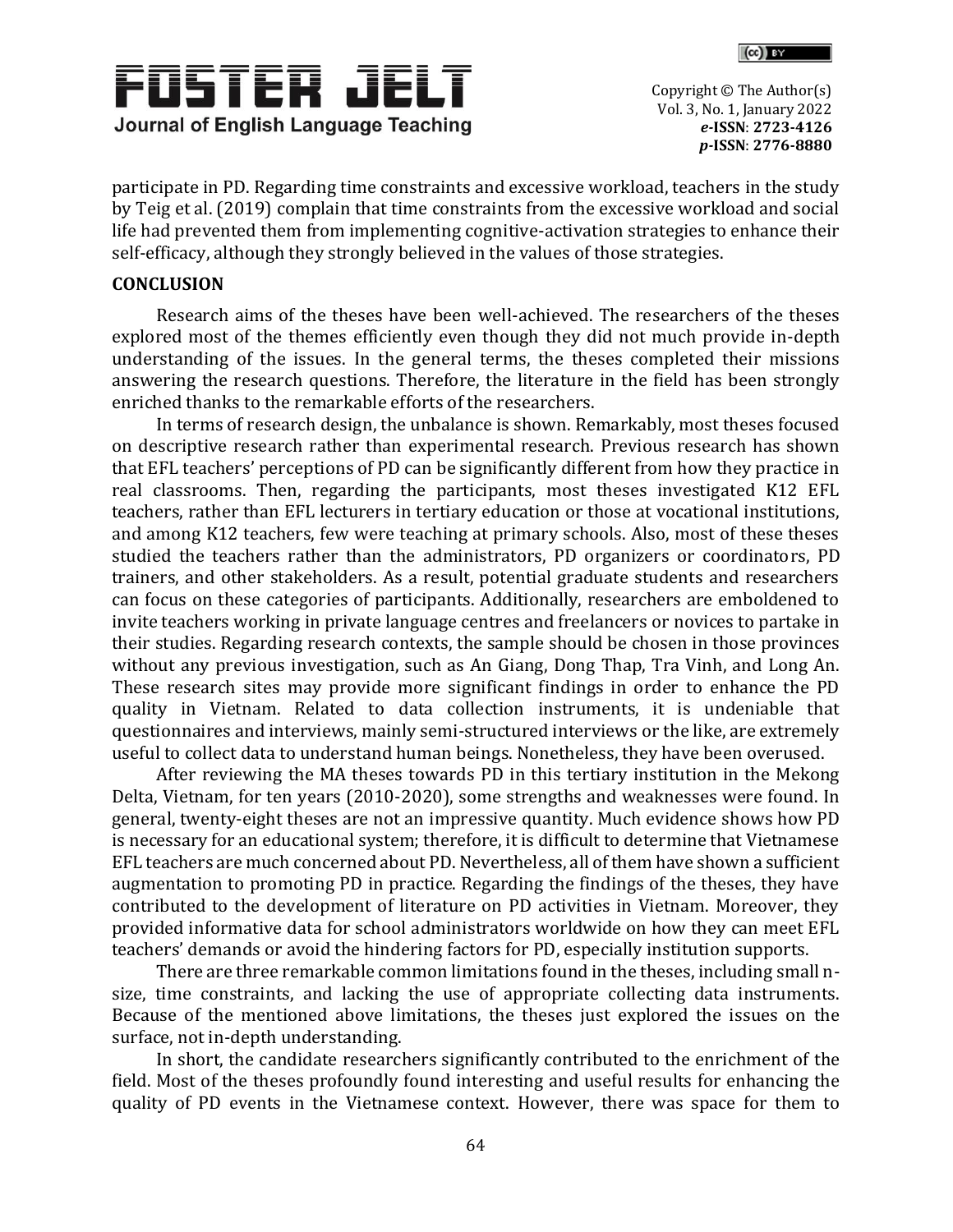



improve. For instance, research design, collecting data instruments, and research sites should be taken into careful considerations.

# **IMPLICATIONS**

Overusing descriptive research design leads to a doubt whether PD training in Vietnam has a significant impact on teachers' practice. To find the answer, no other choice except to conduct more classroom observations with good checklists. Therefore, future theses can experiment and report the effects of PD programs or activities on EFL teachers. Besides, Prediger et al. (2019) also proposed three interesting strategies for setting research agendas dealing with the multi-level structure of PD activities, including lifting strategy, nesting strategy, and unpacking strategy. Researchers interested in conducting PD studies can use these three practical strategies to employ their work.

The diversity of types participants who play different roles in EFL teaching and learning in the theses drew a general picture of PD in the Southwest of Vietnam. One more idea is that English-native speakers or second language speakers should be selected as participants for further research in the Vietnam context.

Additionally, it could be fascinating to differentiate teachers' responses to PD in separate research sites that were not obvious in the previous studies. If possible, other parts of Vietnam should be elected as the research site for the comparison. The differences between the North and the South of Vietnam in terms of education may exist. In this knowledge economy era, it could be worthy of checking which area has trained the human resources better throughout the quality of PD training.

Moreover, for PD investigations in the future, more data collection methods should be utilized. For example, observations should be used to research the impact of PD on teaching practices. Instead of only semi-structured interviews, focus group interviews can also be employed. Also, researchers should use more research methods to collect data related to content and documents like journals and official document analysis.

Despite these significant benefits, potential ideas and directions for future research are suggested as follows. In terms of PD research topics, future PD theses can be administered to investigate the impact of specific PD activities, such as training or attending workshops and conferences, the community of practice, reflective journals, and the like, on teachers' professional growth. Also, more research should investigate the follow-up activities that the teachers implement after their training programs. Moreover, just a few studies on teachers' satisfaction or evaluation of PD activities were conducted. Notwithstanding, without shortcoming recognitions, the quality of PD activities seems to be far from expectations. It has indirectly explained the learning outcomes of Vietnamese students, which were unsatisfactory. Therefore, administering more studies to investigate all issues surrounding PD is essential to produce more qualified teachers and meet the expectations of the Vietnamese government.

For the deficiencies admitted by the MA scholars, to solve the problem of small sample size, it is crucial to help promote their power through addressing cover letters to research sites, establishing a partnership with other institutions to expand the research objects, or making a tight connection with MOET to accommodate researchers sufficient support. In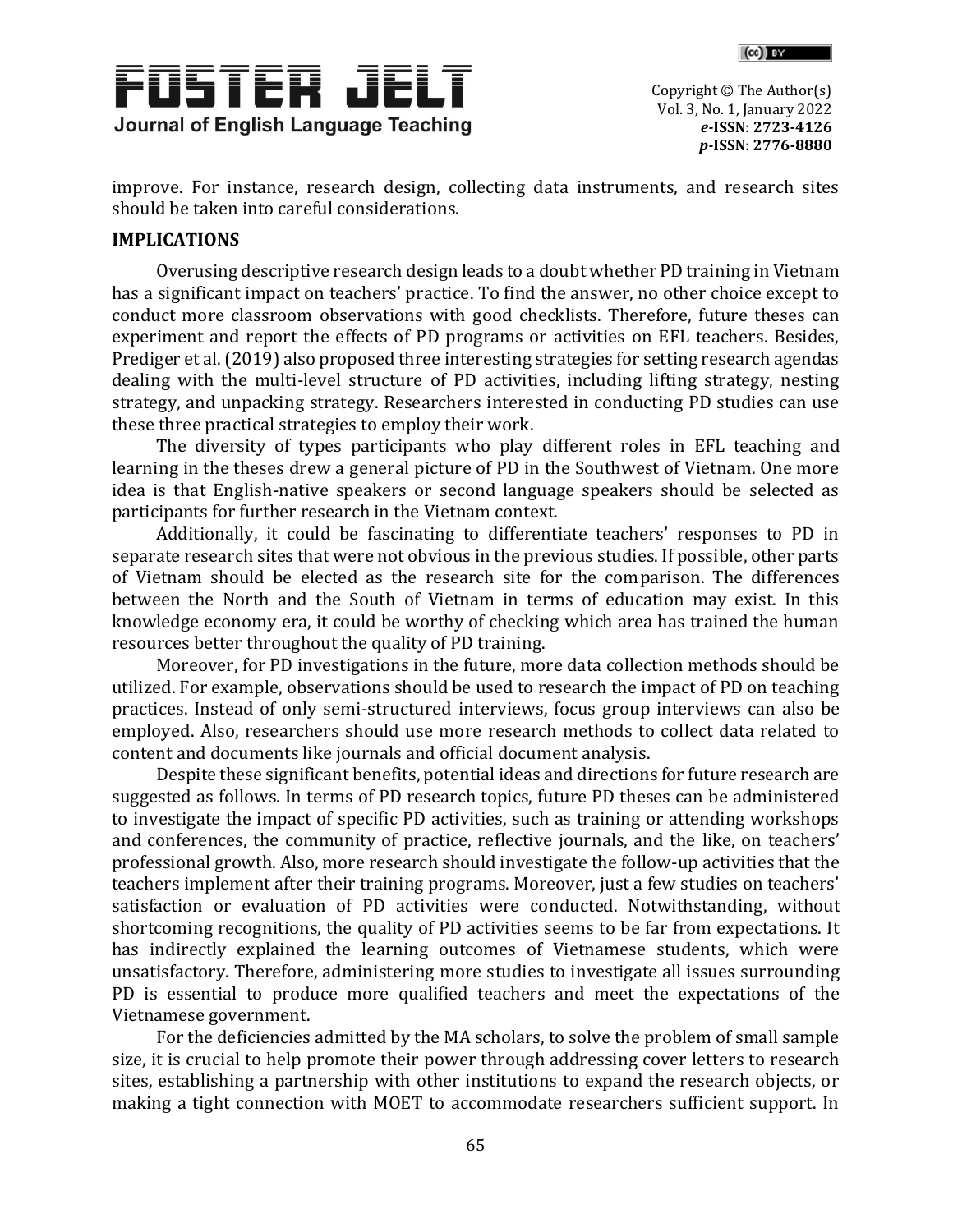



another assumption, researchers were not aware of what a small sample is. As a piece of evidence, none of them cited a framework for a small sample. To help beginning researchers, the research team introduced Parel et al. (1973) to advise them on ways of determining sample size. Besides the sample size issue, MA students also face trouble with the time constraints for the motive of accompanying observations in their studies. According to Zohrabi (2013), despite the many benefits that observations can make, an observational process takes a tremendous amount of time. Accordingly, researchers should not be under high pressure of on-time submission.

This theses review hopes to provide readers helpful literature and inputs for their future research in the Mekong Delta contexts. This review summarizes what has been done in the field of EFL teachers' PD by graduate students in the Mekong Delta between 2010 and 2020. It also includes suggestions and recommendations for future research in the field. The reviewers look forward to more new research, thanks to their work.

## **ACKNOWLEDGEMENT**

Thanks to all researchers who are the authors of the twenty-eight reviewed papers. These studies have significantly contributed to enhancing the quality of PD training in Vietnam and worldwide. Furthermore, without the support of these researchers, the writers were not able to finish their work and proposed this valuable review to people who need. Hopefully, this article can be published in a reliable publication to spread its impact.

# **REFERENCES**

- Anastas, J. (2000). *Research Design for Social Work and the Human Services*. Columbia University Press.
- ASEAN Secretariat. (2009). *ASEAN Socio-Cultural Community Blueprint*. Jakarta: Author.

Author (2020)

- Bailey, K. M. (2001). Twenty Questions about Action Research. *PASAA: A Journal of Language Teaching and Learning in Thailand*, *32*, 1-18.
- Bayar, A. & Kösterelioğlu, İ. (2014). Satisfaction Levels of Teachers in Professional Development Activities in Turkey. *Turkish Studies, 9*(2), 321-333.
- Boyle, B., While, D., & Boyle, T. (2004). A Longitudinal Study of Teacher Change: What Makes Professional Development Effective?. *Curriculum Journal*, *15*(1), 45-68.
- Buczynski, S., & Hansen, C. B. (2010). Impact of Professional Development on Teacher Practice: Uncovering Connections. *Teaching and Teacher Education*, *26*(3), 599-607.
- Cochran-Smith, M. (2004). The Problem of Teacher Education. *Journal of Teacher Education*, *55*(4), 295-300.
- Darling-Hammond, L. (1999). Target Time Toward Teachers. *Journal of Staff Development*, *20*(2), 31-36.
- Duke, D. L. (2004). *The Challenges of Educational Change*. Allyn & Bacon.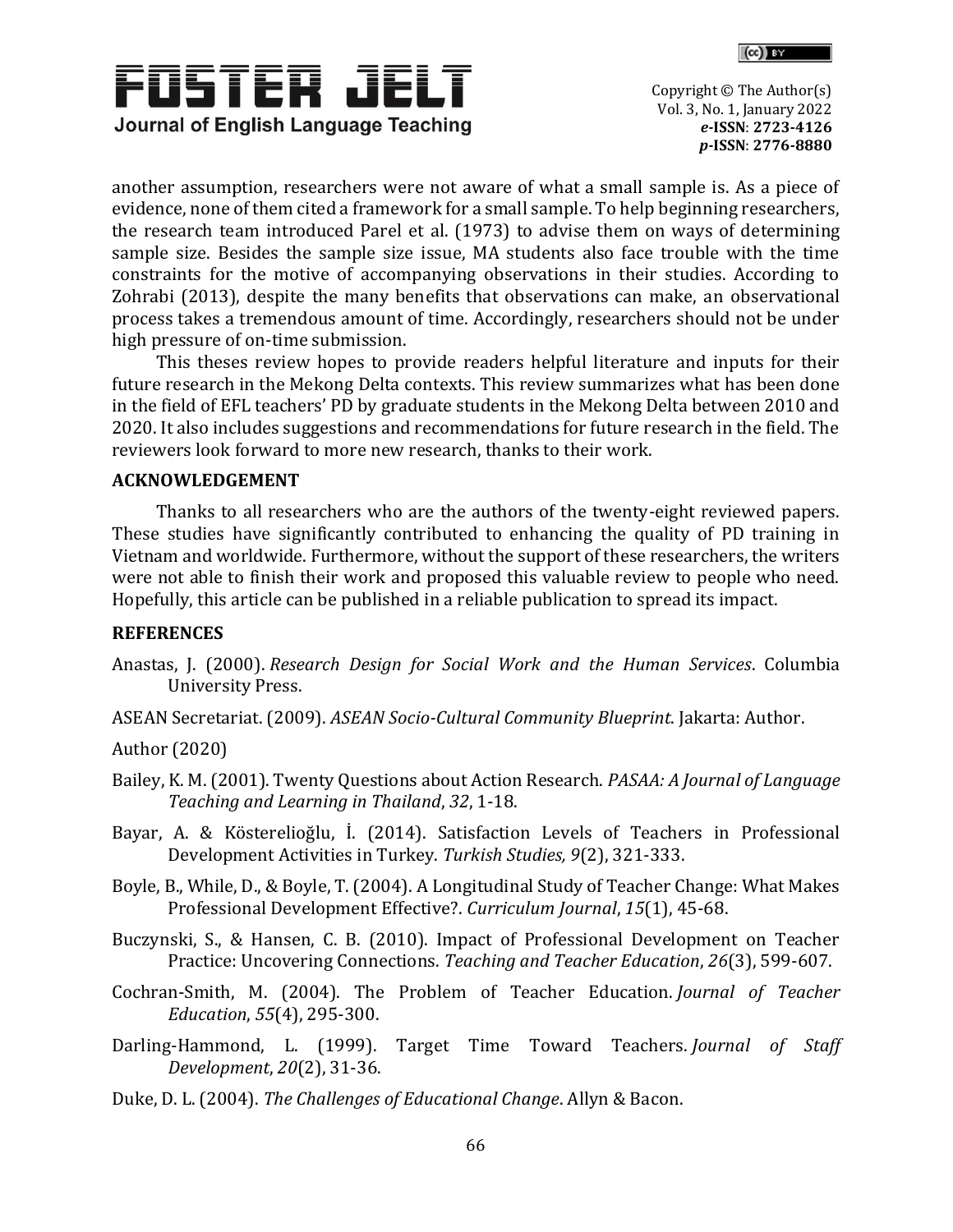



- Earley, P., & Porritt, V. (2014). Evaluating the Impact of Professional Development: The Need for a Student-Focused Approach. *Professional Development in Education*, *40*(1), 112- 129.
- Eddy, S. L., Converse, M., & Wenderoth, M. P. (2015). PORTAAL: A Classroom Observation Tool Assessing Evidence-Based Teaching Practices for Active Learning in Large Science, Technology, Engineering, and Mathematics Classes. *CBE Life Sciences Education*, *14*(2), 14-23.
- Friend, M., & Cook, L. (1992). *Interactions: Collaboration Skills for School Professionals*. Longman Publishing Group, 95 Church Street, White Plains, NY 10601.
- Ganser, T. (2000). An Ambitious Vision of Professional Development for Teachers. *NASSP Bulletin*, *84*(618), 6-12.
- Garet, M. S., Porter, A. C., Desimone, L., Birman, B. F., & Yoon, K. S. (2001). What Makes Professional Development Effective? Results from a National Sample of Teachers. *American Educational Research Journal*, *38*(4), 915-945.
- Guskey, T. R. (2000). *Evaluating Professional Development*. Corwin press.
- Guskey, T. R. (2002). Professional Development and Teacher Change. *Teachers and Teaching*, *8*(3), 381-391.
- Hargreaves, A., & Fullan, M. G. (1992). *Understanding Teacher Development*. Teachers College Press, 1234 Amsterdam Avenue, New York, NY 10027.
- Helterbran, V. R., & Fennimore, B. S. (2003). Collaborative Early Childhood Professional Development: Building from a Base of Teacher Investigation. *Early Childhood Education Journal*, *4*(31), 267-271.
- Le, V. C., Nguyen, H.T.M., Minh, N.T.T., & Barnard, R. (Eds.). (2019). *Building Teacher Capacity in English Language Teaching in Vietnam: Research, Policy and Practice (1st ed.)*. Routledge.<https://doi.org/10.4324/9780429457371>
- Leisyte, L., & Westerheijden, D. F. (2014). Stakeholders and Quality Assurance in Higher Education. In *Drivers and Barriers to Achieving Quality in Higher Education* (pp. 83- 97). Brill Sense.
- Murray, A. (2010). Empowering Teachers Through Professional Development. In *English Teaching Forum* (Vol. 48, No. 1, pp. 2-11). US Department of State. Bureau of Educational and Cultural Affairs, Office of English Language Programs, SA-5, 2200 C Street NW 4th Floor, Washington, DC 20037.
- O'Dwyer, J. B., & Atlı, H. H. (2015). A Study of In-Service Teacher Educator Roles, With Implications for a Curriculum for Their Professional Development. *European Journal of Teacher Education*, *38*(1), 4-20.
- Opfer, V. D., & Pedder, D. (2011). The Lost Promise of Teacher Professional Development in England. *European Journal of Teacher Education*, *34*(1), 3-24.